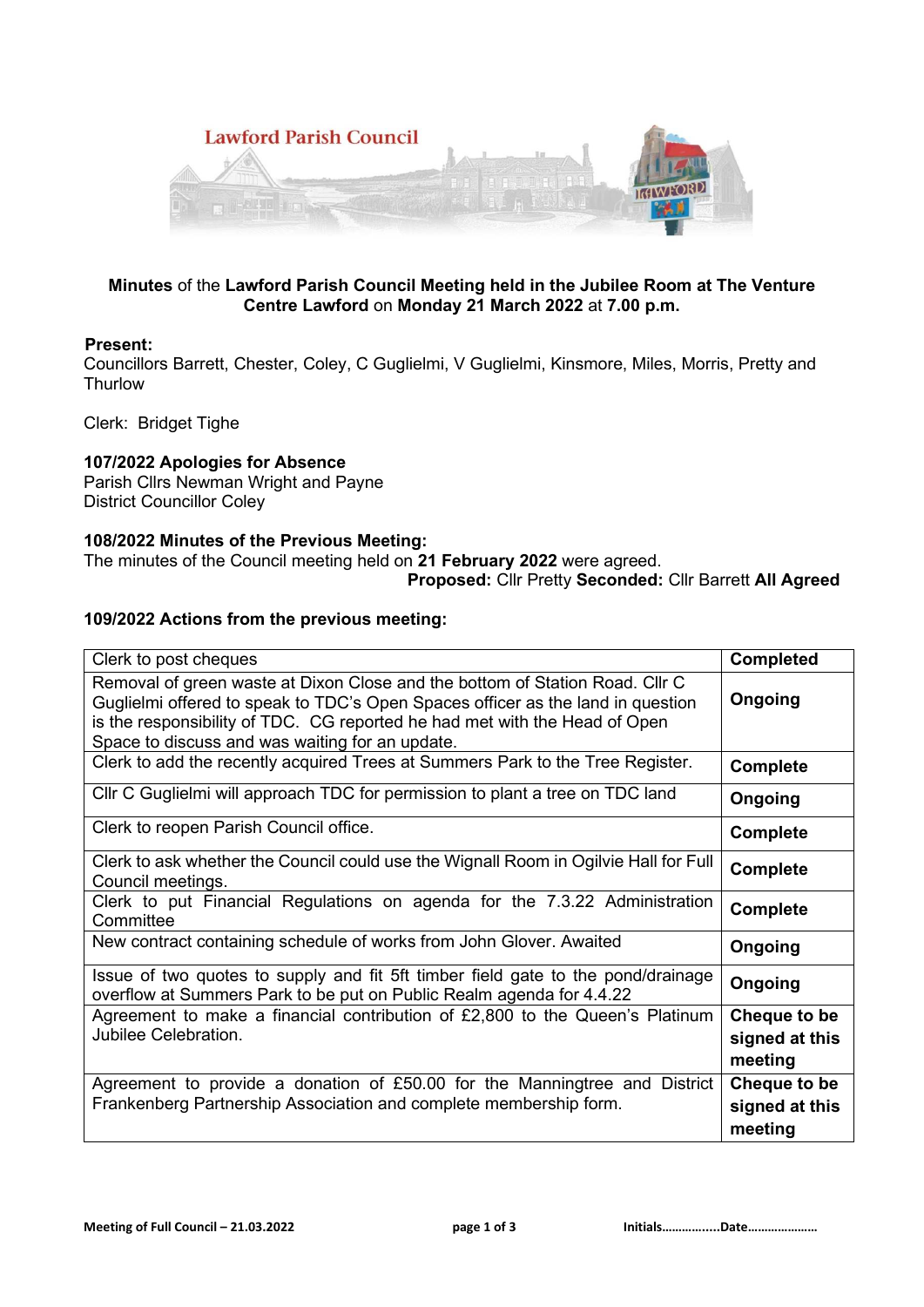| Clerk to order works from PlayQuip Leisure to repair the spindle and supply new<br>bearings on School Lane. | <b>Complete</b>                 |
|-------------------------------------------------------------------------------------------------------------|---------------------------------|
| purchase of a Beacon for Summers Park for the Jubilee<br>Agreement on<br>Celebrations.                      | <b>Order has</b><br>been placed |
| Agreement to proceed with works to Riverview Car Park with the quote received<br>from A2M.                  | <b>Order has</b><br>been placed |
| Quotes for removal of bins on Summers Park. Cllr C Guglielmi to chase.                                      | Ongoing                         |
| Purchase of tree to celebrate Queen's Jubilee                                                               | <b>Complete</b>                 |
| The purchase of bigger bin for Lydgate to go on Public Realm meeting on 4.4.22                              | <b>Complete</b>                 |
| Submit change of user form from Pat Peachey to Bridget Tighe to Co-op Bank                                  | <b>Complete</b>                 |

### **110/2022 Declarations of Interest:**

- a) Cllr Dave Thurlow for item 113/2022 a)
- b) Cllr Terry Barrett for item 115/2022 d)

#### **111/2022 Public Voice:**

There were no members of the public present

#### **112/2022 Reports and updates**

The following reports were circulated for information.

- a) The District Councillor report there were no questions or comments
- b) The County Councillor's report there were no questions or comments
- c) TDALC report there were no questions or comments.
- d) Operation Quasar report *–* no report received.

### **113/2022 General Items**

a) Church Heating. Cllr Thurlow explained that the church heating system required replacing for which he was fundraising. The target amount was £20,000. The discussion focussed on whether the Council was permitted to provide funding for the church so it was agreed that the Clerk would find previous advice received on this matter and bring to the next meeting.

### **Action: Parish Clerk**

- b) Annual Parish meeting. It was confirmed the Annual Parish meeting would be held on Monday 16 May 2022 at 6pm in the Venture Centre and would be followed at 6.30pm by the Annual Council meeting.
- c) Best Kept Playing Field Competition. It was agreed that the Council would enter playing fields into the competition and would pay the fees required.

**Proposed**: Cllr C Guglielmi **Seconded** Cllr Thurlow **All agreed Action**: Clerk to complete application form and organise payment

d) Memorial bench in School Lane for the Pearson family. Councillors agreed to put this item onto the Public Realm agenda for 4.4.22 where quote could be agreed.

> **Proposed**: Cllr V Guglielmi **Seconded** Cllr Woods **All agreed Action**: Clerk to put item on agenda for Public Realm meeting 4.4.22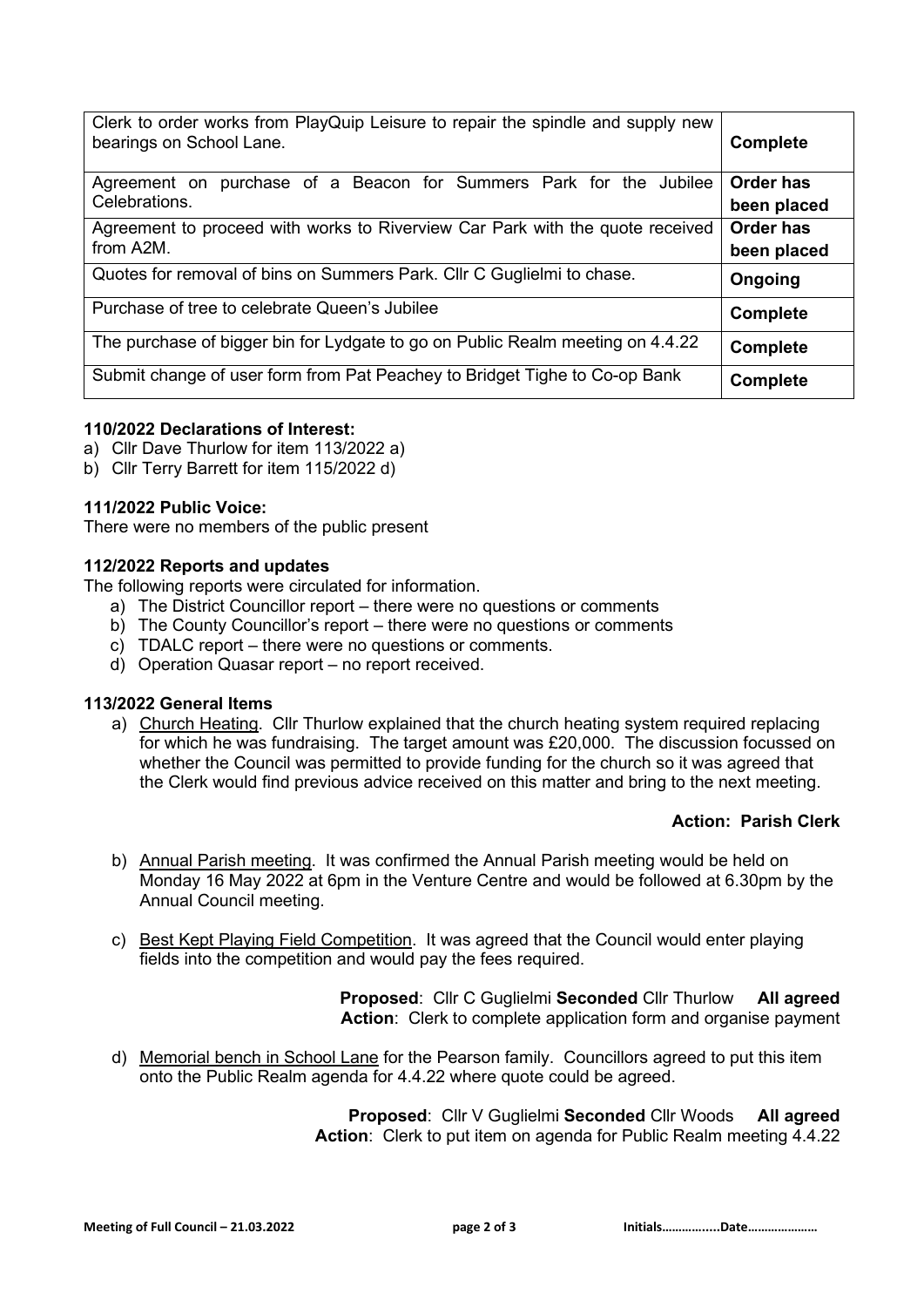# **114/2022 Public Realm Committee:**

a) New John Glover contract. Cllrs C Guglielmi and Thurlow reported that there were a couple of issues to resolve before bringing the final contract to the councillors for agreement. They agreed to provide an update at the next Public Realm or Full Council meeting.

# **Action: Cllrs G Guglielmi and Thurlow**

b) Mile Marker Project. This item had been discussed at previous meetings of 19.7.21, 16.8.21 and 6.9.21 where it was agreed that LPC's Mile Markers should be restored and the Council should donate £600.00 grant funding to Manningtree Museum. The locations for the mile markers were opposite Lawford School on Meadway [no. 59] and before the bridge at Foxash [no. 57]. It was agreed to pay for costs for changing the numbers, painting and casting. An invoice for £378.00 had been received however, it needed to be amended as it did not include the cost for painting and casting.

> **Proposed**: Cllr V Guglielmi **Seconded** Cllr Thurlow **All agreed** Action: Clerk to organise payment when invoice received

c) Field gate to the pond/drainage overflow at Summers Park. Cllr Thurlow reported that there was still only one quote received with one awaited to supply and fit 5ft timber field gate to the pond/drainage overflow at Summers Park. It was agreed that Cllr Thurlow would chase.

### **Action: Cllr Thurlow to chase outstanding quote**

d) Jubilee Beacon. There was some discussion on the location for the Beacon and it was agreed it would be situated at the end of the swale before the entrance to Howl's Flight Dell.

> **Proposed**: Cllr C Guglielmi **Seconded** Cllr Kinsmore **All agreed Action**: Clerk to confirm location with manufacturer

e) Tree planting for the Queen's Jubilee. The location was agreed as the top of Cox's Hill close to the Lawford Sign. It was agreed that there should also be a plaque placed on the site.

> **Proposed**: Cllr Pretty **Seconded** Cllr Thurlow **All agreed Action**: Cllrs V Guglielmi, Kinsmore and Thurlow to plant the tree **Action**: Clerk to organise plaque

f) Works to Riverview Car Park gate. Cllr Thurlow updated that quotes had been received and £5,000 of funding secured through Essex County Council CIF. He said he was also going to submit funding application to the National Lottery Community Fund and would update at the next meeting. He said works planned to take place during the summer holidays to keep disruption to users to a minimum.

**Action:** Cllr Thurlow to update on Lottery bid

- g) Update on the Queen's Jubilee Celebrations. Cllr Barrett reported that good progress being made by excellent working group. Estate Agent boards were now going up to advertise the event.
- h) Quotes for removal of bins on Summers Park play area. Cllr C Guglielmi reported that these were still awaited and he would chase.

**Action:** Cllr C Guglielmi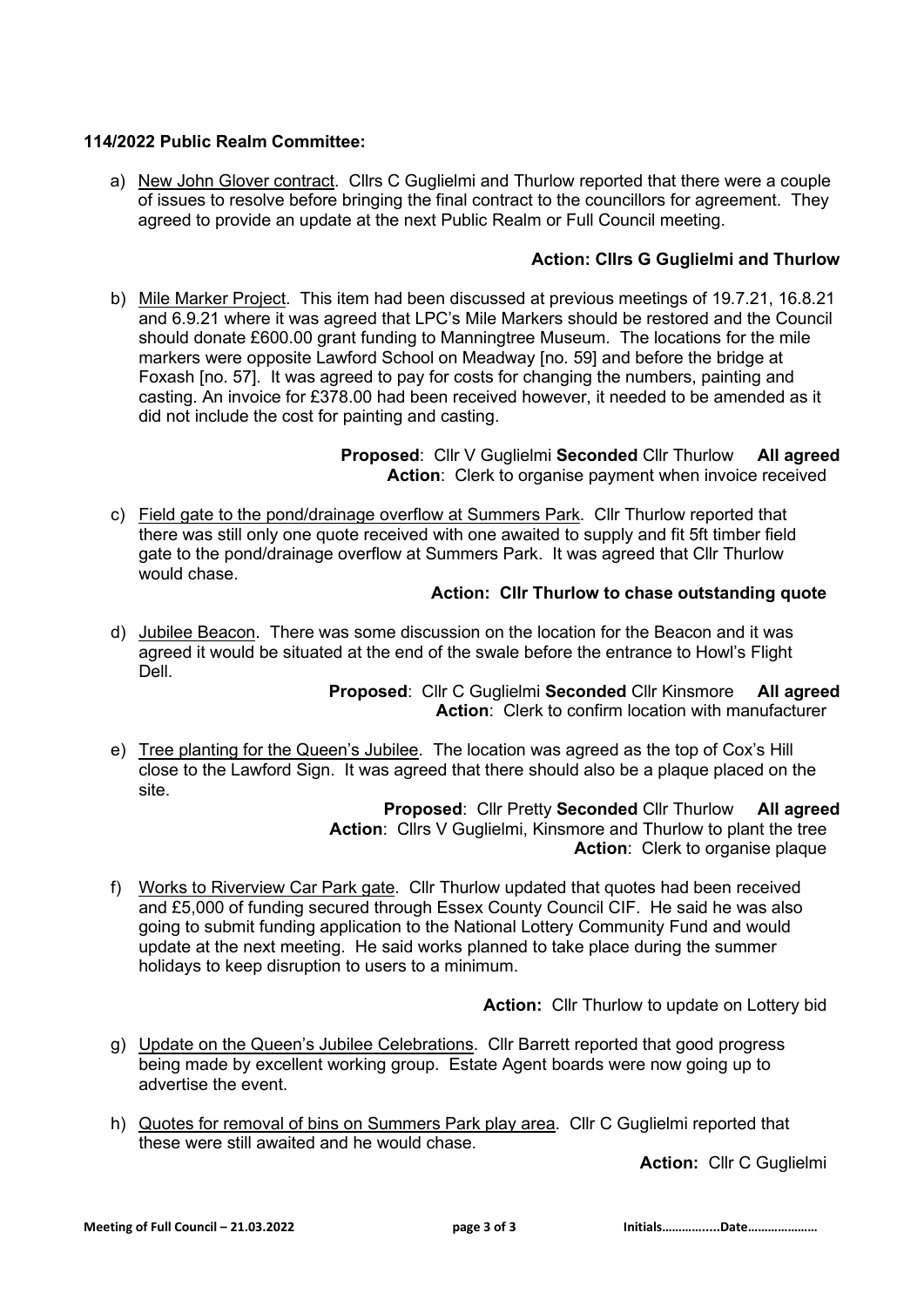i) Hops Farm Beer Festival 6.8.22. Cllr Woods commented that she had received several complaints when a previous event had been held and she would like to discuss any actions that could be taken to minimise noise and other disruption. Cllr C Guglielmi said he had approached John Fox, Public Health, Wellbeing and Environmental Protection Manager, who had suggested the event be discussed at the next Safety Advisory Group meeting where the issues that occurred last time could be raised. He said he would update Councillors at the next meeting.

**Action:** Cllr C Guglielmi

j) It was advised that Cllr Payne had a couple of saplings which could also be planted for the Queen's Jubilee. It was agreed that Councillors would send through suggestions for location of these to the Clerk.

Action: Councillors to send Clerk suggestions for location

k) Encroaching trees on Gainsborough Drive. Cllr Chester said the overhanging trees on Gainsborough Drive were now a making it difficult for residents to use the pavement and they had to step into the road to pass. It was agreed that he would verify the house number and, if privately owned, a letter would be sent to inform the resident.

# **Proposed**: Cllr Chester **Seconded** Cllr Thurlow **All agreed Action**: Clerk to send letter

l) Mapping Project Cllr Pretty reminded Cllrs C Guglielmi and Thurlow that they had been working on a project to divide the Lawford area into responsible 'mapped out' areas for each councillor so they each had an area to oversee and take responsibility for. Cllrs Guglielmi and Thurlow said they would provide an update on this piece of work at the next meeting.

**Action:** Cllrs C Guglielmi and Thurlow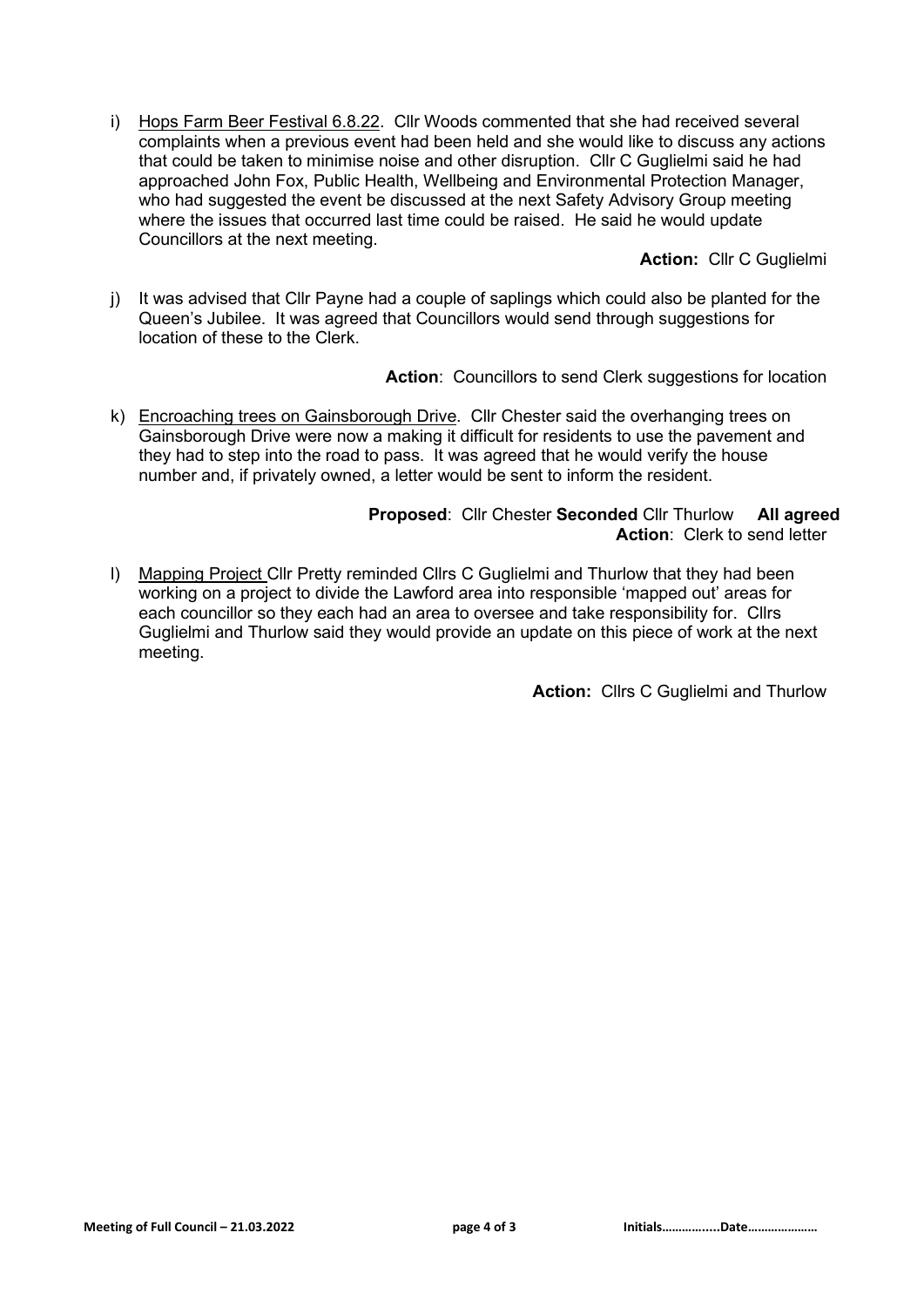# **115/2022 Administration Committee:**

- a) Council's expenditure
	- i) A list of expenditure for March was circulated as below:

| <b>Direct Debits</b>                                               |                                                                                                                                 | <b>Amount</b> | <b>VAT</b> | £          |
|--------------------------------------------------------------------|---------------------------------------------------------------------------------------------------------------------------------|---------------|------------|------------|
| E-on Energy                                                        | <b>Tennis Courts</b>                                                                                                            | 38.31         | 1.92       | 40.23      |
|                                                                    |                                                                                                                                 |               |            |            |
| BT                                                                 | <b>Office Communications</b>                                                                                                    | 46.05         | 9.21       | 55.26      |
| Ogilvie Hall                                                       | Monthly Rent for the Parish Office                                                                                              | 500.00        |            | 500.00     |
|                                                                    | Items of Expenditure to be approved and cheques signed by Councillors                                                           |               |            | £          |
| Salary                                                             | month end 31 Jan and 28 Feb<br>2022                                                                                             | 1,627.12      |            | 1,627.12   |
| Salary                                                             | month end 31 Mar 2022                                                                                                           | 975.78        |            | 975.78     |
| <b>Inland Revenue</b>                                              | <b>Paid Quarterly</b><br>June/September/December/March                                                                          | 2,016.04      |            | 2,016.04   |
| Dave Childs                                                        | Handyman services                                                                                                               | 575.00        |            | 575.00     |
| <b>VCS Websites Limited</b>                                        | Secure website hosting                                                                                                          | 111.00        |            | 111.00     |
| Venture Centre Hall Hire                                           | Hall hire on 21.3.22                                                                                                            | 63.00         |            | 63.00      |
| <b>EALC</b>                                                        | Intro to Planning course on<br>23.2.22                                                                                          | 70.00         | 14.00      | 84.00      |
| Npower                                                             | <b>Street Lighting</b>                                                                                                          | 478.08        | 95.62      | 573.70     |
| <b>Mistley Parish Council</b>                                      | Contribution to the HM The<br><b>Queen Platinum Celebrations</b><br>Event as per Full Council meeting<br>on 21.2.22 106/2022 d) | 2,800.00      |            | 2,800.00   |
| Manningtree and District<br>Frankenberg<br>Partnership Association | Donation as per Full Council<br>meeting on 21.2.22 106/2022 e)                                                                  | 50.00         |            | 50.00      |
| <b>EALC</b>                                                        | <b>Financial Regulations training</b><br>10.3.22                                                                                | 70.00         | 14.00      | 84.00      |
| <b>EALC</b>                                                        | Annual Meeting training 15.3.22                                                                                                 | 90.00         | 18.00      | 108.00     |
| Cllr expenses                                                      | payment to Cllr Thurlow for tree                                                                                                | 57.50         |            | 57.50      |
| Playquip Leisure                                                   | repairs to spinner on School Lane                                                                                               | 566.00        | 113.20     | 679.20     |
|                                                                    | <b>Monthly Spend</b>                                                                                                            | 10,133.88     | 265.95     | £10,399.83 |

ii) In line with audit guidelines invoices were verified, cheques agreed and signed

b) Joining the Local Government Pension Scheme. This was discussed and agreed. **Proposed**: Cllr Pretty **Seconded** Cllr Kinsmore **All agreed Action**: Clerk to action

c) 2021 -22 National Salary Award. This was discussed and accepted. **Proposed**: Cllr V Guglielmi **Seconded** Cllr Kinsmore **All agreed**